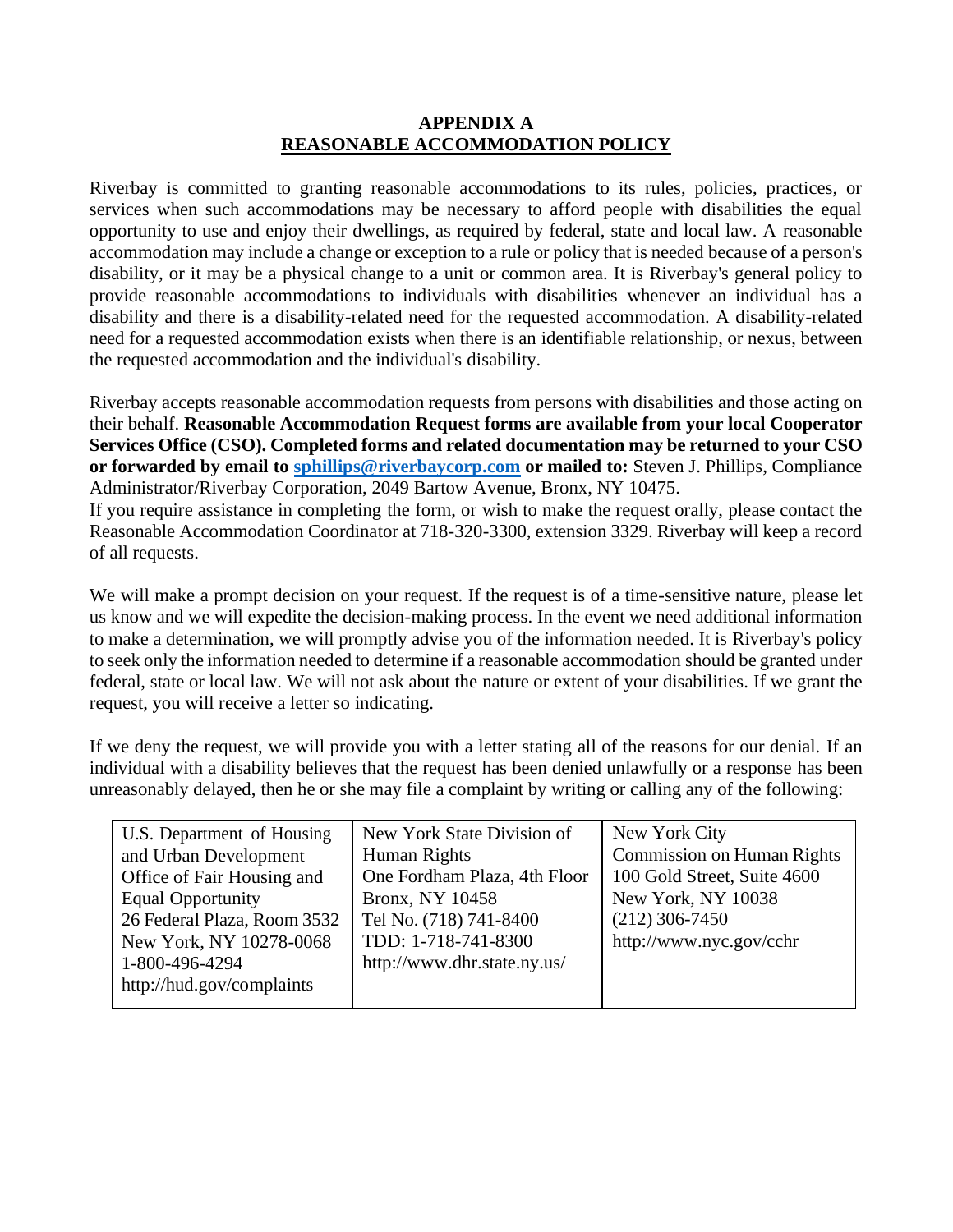### **ASSISTANCE ANIMALS**

One common type of reasonable accommodation is allowing a person with a disability to keep an assistance animal. An assistance animal is any animal that works, provides assistance, performs tasks for the benefit of a person with a disability, or provides emotional support that alleviates one or more identified symptoms or effects of a person's disability. Riverbay is committed to ensuring that individuals with disabilities may keep such animals in Co-op City to the extent required by federal, state and local law.

An animal that is trained to do work or perform tasks for an individual with a disability is known as a service animal. It is often readily apparent that an animal is trained to do work or perform tasks for the benefit of a person with a disability, such as a dog that guides an individual with a visual impairment. Where it is readily apparent that an animal is a trained service animal, for example, a dog trained to guide an individual with a visual impairment, Riverbay will not inquire about the individual's disability or the animal's training.

In the case of a resident who requests a reasonable accommodation for an assistance animal that provides emotional support or other assistance that ameliorates one or more symptoms or effects of the resident's disability, Riverbay may require a statement from a health or social service professional<sup>1</sup> indicating:

**i.** That the applicant has a disability, and

**ii**. That the animal would provide emotional support or other assistance that would ameliorate one or more symptoms or effects of the disability.

In the case of a resident who requests a reasonable accommodation for an assistance animal that does work or performs tasks for the benefit of a person with a disability, Riverbay may require that the resident provide:

**i.** A statement from a health or social service professional<sup>1</sup> indicating that the person has a disability, and

**ii.** Information that the animal has been individually trained to do work or perform tasks that would ameliorate one or more symptoms or effects of the disability, or information that the animal, despite lack of individual training, is able to do work or perform tasks that would ameliorate one or more symptoms or effects of the disability.

If an assistance animal both provides emotional support or other assistance that ameliorates one or more effects of a disability and does work or performs tasks for the benefit of a person with a physical disability, Riverbay may require compliance with either of the two preceding paragraphs, but not both.

**In order to minimize the effect on other shareholders, Riverbay prefers but does not require that emotional support animals have an adult weight of 25 pounds or less, that animals be spayed or neutered, and that applicants choose an emotional support animal that does not have an exceptionally strong bite strength.**

<sup>1</sup> "Health or social service professional" refers to a person who provides medical care, therapy or counseling to persons with disabilities, including, but not limited to, doctors, physician assistants, psychiatrists, psychologists, or social workers.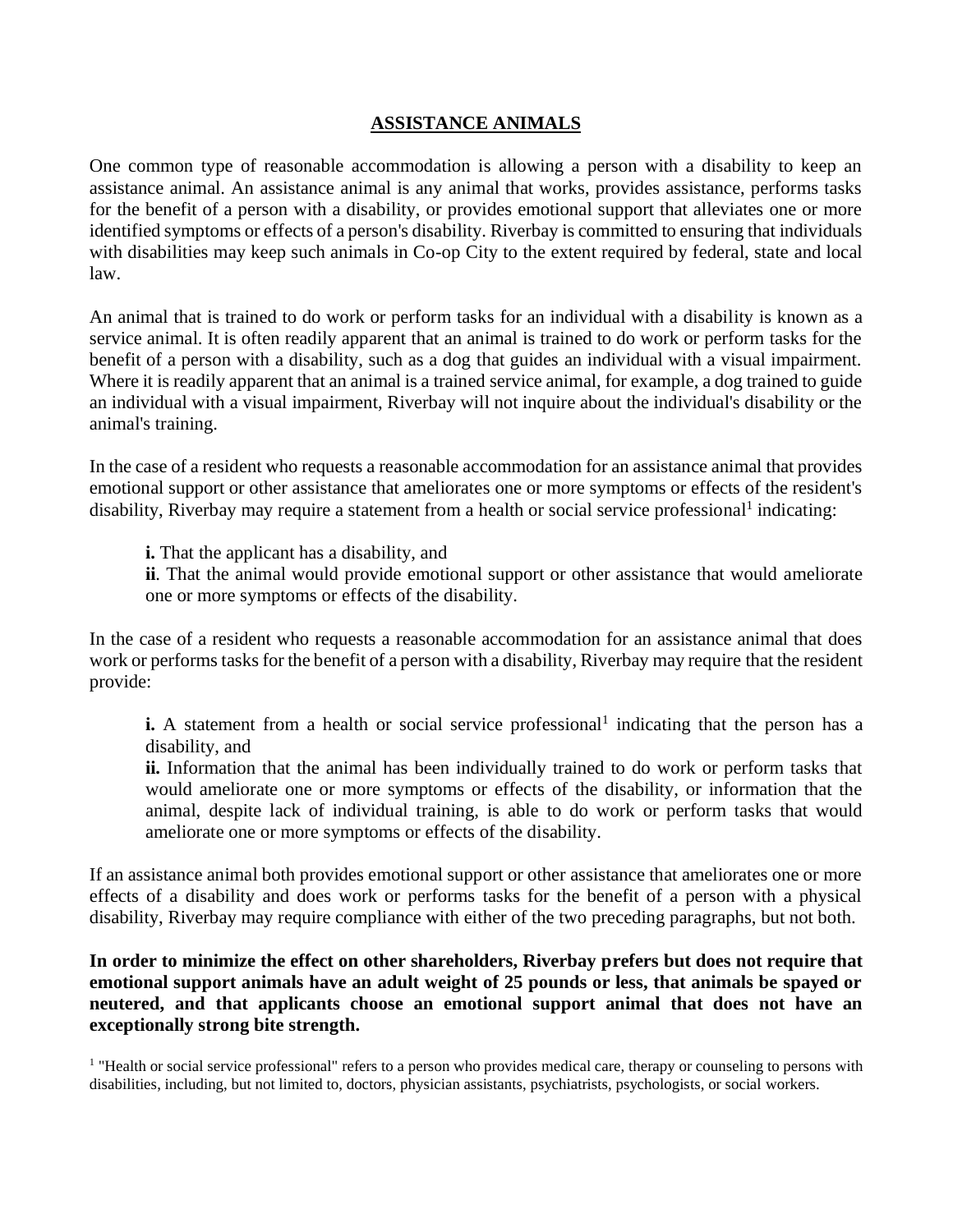## **CO-OP CITY GUIDELINES REGARDING ASSISTANCE ANIMALS**

**A.** Riverbay will consider reasonable accommodation requests consistent with the enclosed policy regarding disabilities that meet the definition set forth in any one of the following relevant statutes:

**1.** Federal: The Fair Housing Act defines a person with a "handicap" as one who: (a) has a physical or mental impairment which substantially limits one or more of such person's major life activities; or

(b) has a record of having such an impairment; or (c) is regarded as having such an impairment, but such term does not include current, illegal use of or addiction to a controlled substance (as defined in Section 102 of the Controlled Substances Act (21 U.S.C. § 802).

**2.** State: The New York State Executive Law defines a disability as: (a) a physical, mental or medical impairment resulting from anatomical, physiological, genetic or neurological conditions which prevents the exercise of anormal bodily function or is demonstrable by medically accepted clinical or laboratory diagnostic techniques or (b) a record of such an impairment or (c) a condition regarded by others as such an impairment.

**3.** NYC: The New York City Administrative Code defines a disability as: (a) any physical, medical, mental or psychological impairment, or a history or record of such impairment. (b) The term "physical, medical, mental, or psychological impairment " means: (1) an impairment of any system of the body; including, but not limited to: the neurological system; the musculoskeletal system; the special sense organs and respiratory organs, including, but not limited to, speech organs; the cardiovascular system; the reproductive system; the digestive and genito-urinary systems; the hemic and lymphatic systems; the immunological systems; the skin; and the endocrine system; or (2) a mental or psychological impairment.

**B.** Riverbay will review and respond promptly to all reasonable accommodation requests.

**C.** All information received by Riverbay Corporation regarding an individual's disability, including physical, mental, psychological, and/or psychiatric conditions, shall be kept confidential unless the individual authorizes the release of the information or Riverbay is required to produce the information in response to a Court order, on notice to the affected individual(s).

**D.** If the shareholder has a disability and a disability-related need for a reasonable accommodation under federal, state or local law, Riverbay will grant such accommodation, including a request to keep a service or assistance animal. Riverbay will not retaliate against any person because that individual has requested or received a reasonable accommodation. Riverbay will not discourage any individual from making a reasonable accommodation request, including a request to keep a service or assistance animal. While it is Riverbay's policy to not allow any pets at Co-op City, service and assistance animals are not pets. However, a shareholder must request an exception to Riverbay's pet policy in order to keep an assistance animal at Co-op City.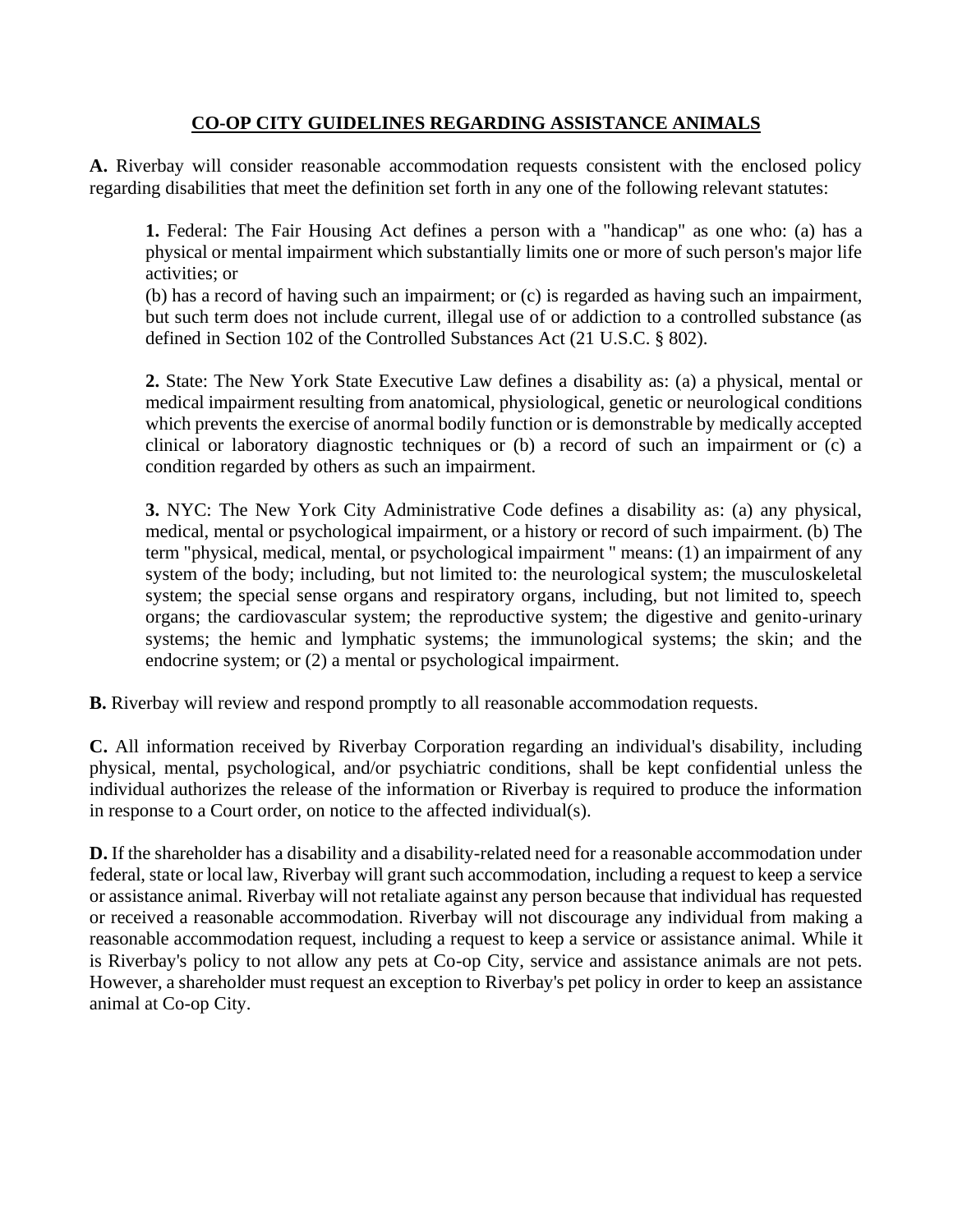**E.** Riverbay may deny a request or require the removal of a particular assistance or service animal from the premises if the animal poses a direct threat (i.e., a significant risk of substantial harm) to the health or safety of other individuals that cannot be eliminated or reduced to an acceptable level by another reasonable accommodation, considering the health and safety of the other individual(s) and the need for an accommodation, or if the animal would cause substantial physical damage to the property of others that cannot be reduced or eliminated by another reasonable accommodation. Riverbay will base such determinations upon consideration of the behavior of the particular animal at issue, and not on speculation or fear about the types of harm or damage an animal may cause.

**F.** When assistance animals are in Riverbay's common or public areas, they must be kept on a leash or in a carrier or cage, unless those devices prevent service animals from performing a disability-related task. Additionally, like any other shareholder, owners of service or assistance animals remain subject to the provisions of their Occupancy Agreements, with the exception that they are allowed to occupy the premises with their service or assistance animals. Similarly, owners of service or assistance animals shall comply with all state and local animal laws, including but not limited to Section 1310 of the New York Public Health Code requiring animal owners to clean up animal waste, except when such laws are preempted by the Fair Housing Act, Section 504 of the Rehabilitation Act, or the Americans with Disabilities Act or the owner is entitled to a reasonable accommodation.

**G.** Riverbay may take action against the owner for noise or damages caused by a service or assistance animal to the same extent that it takes such action against shareholders who have caused similar noise or damages.

**H.** In any proceeding before the Cooperator Appeals Council, the Cooperator Appeals Council may not grant, deny or revoke a reasonable accommodation request, may not require removal of an assistance animal, may not condition an assistance animal's use, and shall not inquire into a cooperator's disability or need for an assistance animal.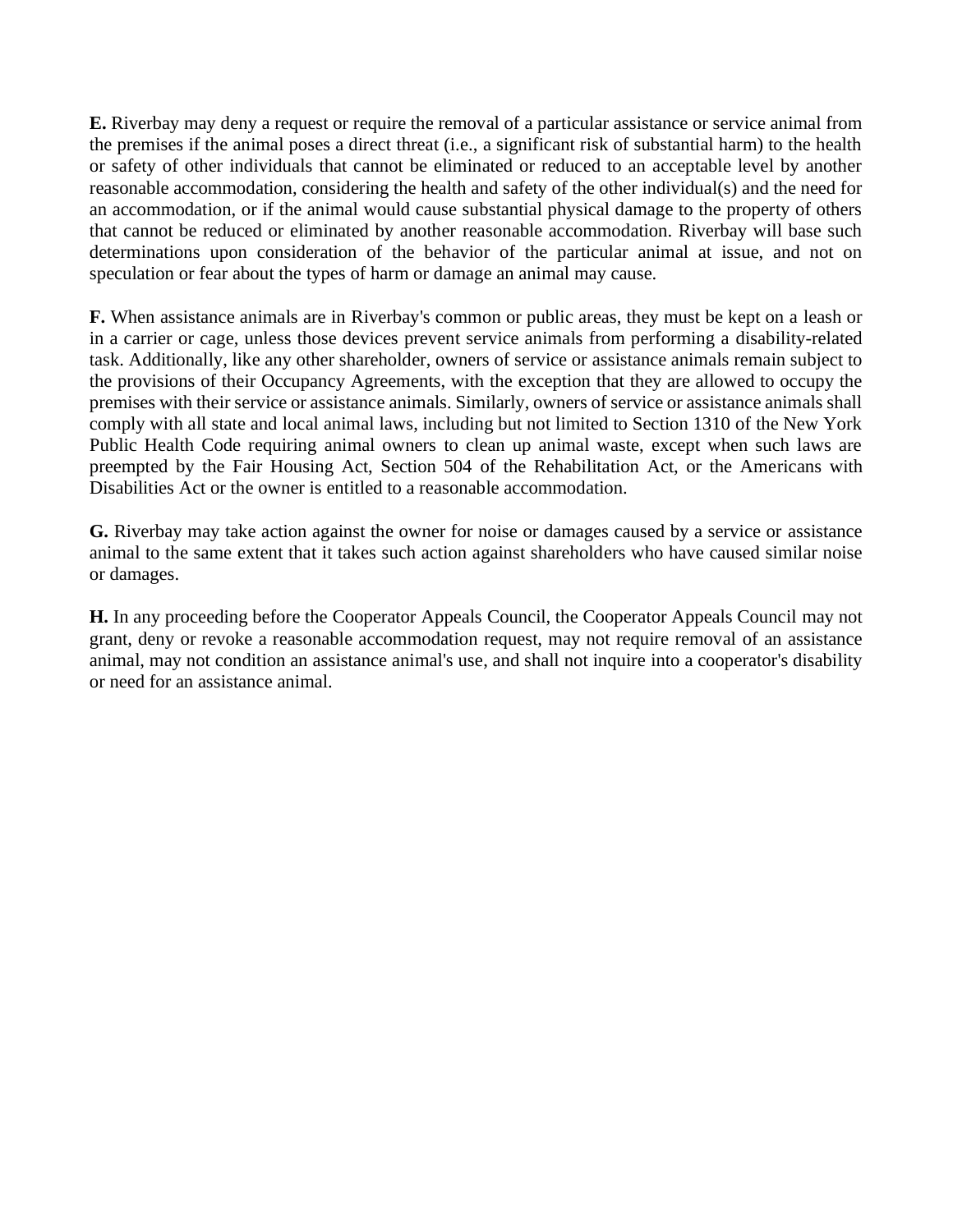

# **FORM A: Application For Reasonable Accommodation Complete this form if you have a disability and would like to request an accommodation.**

**(If you require assistance completing this form, or wish to make the request orally, please contact the reasonable accommodation coordinator at 718-320-3300, Ext. 3329.)**

| (If different from shareholder)                              |                                                                                                                                                                                                                                           |
|--------------------------------------------------------------|-------------------------------------------------------------------------------------------------------------------------------------------------------------------------------------------------------------------------------------------|
|                                                              |                                                                                                                                                                                                                                           |
| 1. Describe the reasonable accommodation you are requesting: |                                                                                                                                                                                                                                           |
|                                                              | 2. Explain why this reasonable accommodation is needed. You need not provide<br>detailed information about the nature or severity of the disability.<br>,我们也不能在这里的人,我们也不能在这里的人,我们也不能在这里的人,我们也不能在这里的人,我们也不能在这里的人,我们也不能在这里的人,我们也不能在这里的人,我们也 |
| complete the following:                                      | 3. If you are requesting permission to have an assistance animal in your apartment, please                                                                                                                                                |
|                                                              | (a) Is it readily apparent that the assistance animal is a trained service animal (for example, an<br>animal trained to assist you with a visual impairment or similar disability)? Yes____ No____                                        |

**(b)** If your answer to 3(a) above is NO, please complete the following: **i.** Type of animal: \_\_\_\_\_\_\_\_\_\_\_\_\_\_\_\_\_\_\_\_\_\_\_\_\_\_\_\_\_\_\_\_\_\_\_\_\_\_\_\_\_\_\_\_

**ii.** Is the animal required because of a disability? Yes\_\_\_\_ No\_\_\_\_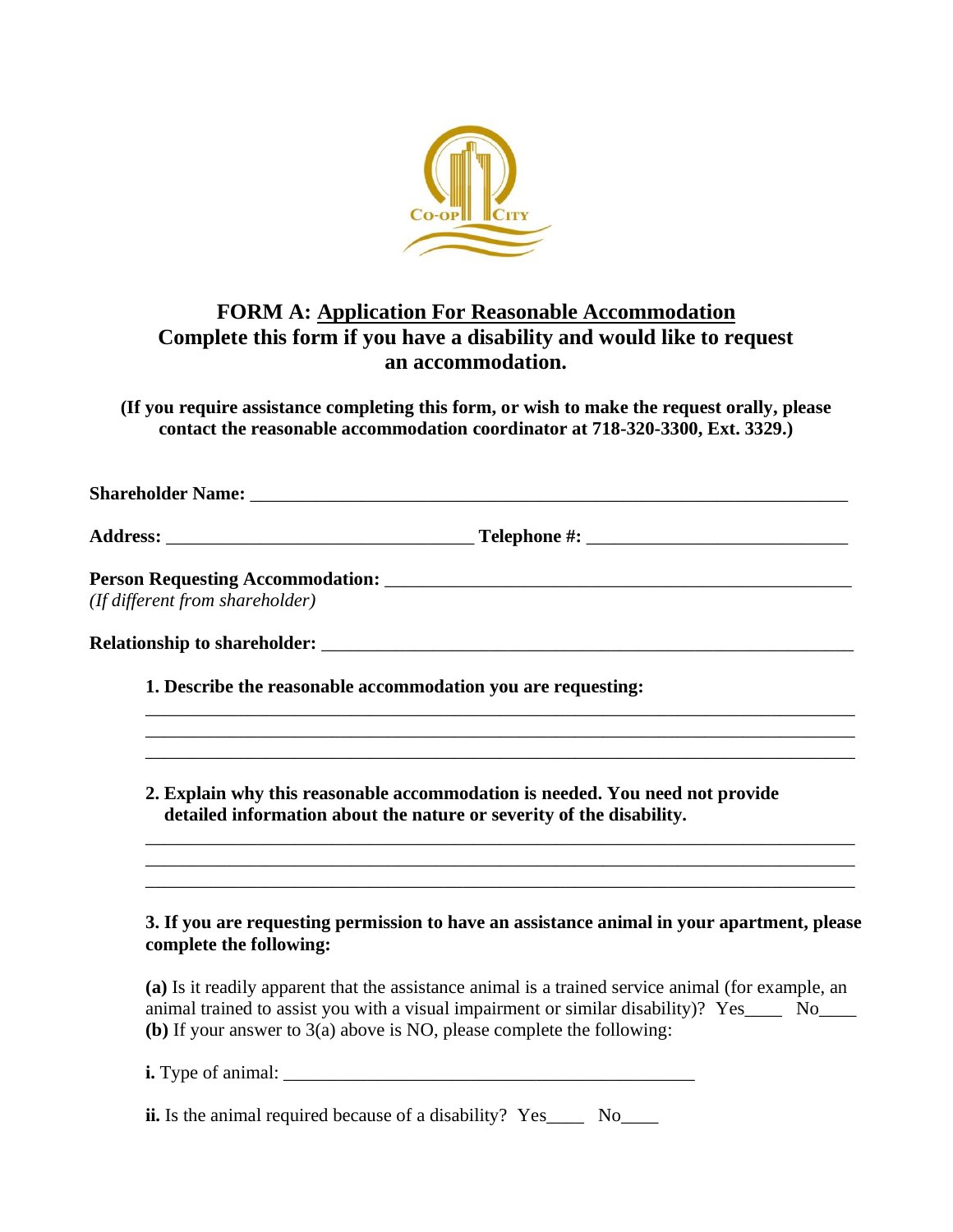**iii.** Does the animal perform work or do tasks for you because of your disability?  $Yes$  No\_\_\_\_\_\_\_

## *If the animal performs work or tasks for you, please provide the following*:

**(1)** A statement from a health or social service professional indicating that you have a disability (i.e., you have a physical or mental impairment that substantially limits one or more major life activities). You may use, but are not required to, Form B.

**(2)** An explanation of how the animal has been trained to do work or perform tasks that ameliorate one or more symptoms or effects of your disability or, if the animal lacks individual training, how the animal is able to do work or perform tasks that ameliorate one or more symptoms or effects of your disability.

**(3)** Please submit a photograph of the animal after you have selected an animal.

### *If the animal does not perform work or tasks for you, but provides emotional support or ameliorates one or more effects of your disability, please provide the following*:

**(1)** A statement from a health or social service professional indicating: (a) that you have a disability; (b) the animal would provide emotional support or other assistance that would ameliorate one or more symptoms or effects of your disability; and (c) how the animal ameliorates the symptoms or effect(s). You may use, but are not required to, Form B.

**(2)** Please submit a photograph of the animal after you have selected an animal.

**4.** If the assistance animal is a dog or a cat, please provide copies of the rabies tag or certificate that is required by New York law. If you have not selected an animal at the time you complete this application, Riverbay may approve the application with the condition that, if you select a dog or a cat, you must submit copies of the rabies tag or certificate that is required by New York law, before the selected animal moves in.

\_\_\_\_\_\_\_\_\_\_\_\_\_\_\_\_\_\_\_\_\_\_\_\_\_\_\_\_\_\_\_\_\_\_\_\_\_\_\_\_\_\_\_\_\_\_\_\_\_\_\_\_\_\_\_\_\_\_\_\_\_\_\_\_\_\_\_\_\_\_\_\_\_\_\_\_

\_\_\_\_\_\_\_\_\_\_\_\_\_\_\_\_\_\_\_\_\_\_\_\_\_\_\_\_\_\_\_\_\_\_\_\_\_\_\_\_\_\_\_\_\_\_\_\_\_\_\_\_\_\_\_\_\_\_\_\_\_\_\_\_\_\_\_\_\_\_\_\_\_\_\_\_

\_\_\_\_\_\_\_\_\_\_\_\_\_\_\_\_\_\_\_\_\_\_\_\_\_\_\_\_\_\_\_\_\_\_\_\_\_\_\_\_\_\_\_\_\_\_\_\_\_\_\_\_\_\_\_\_\_\_\_\_\_\_\_\_\_\_\_\_\_\_\_\_\_\_\_\_

\_\_\_\_\_\_\_\_\_\_\_\_\_\_\_\_\_\_\_\_\_\_\_\_\_\_\_\_\_\_\_\_\_\_\_\_\_\_\_\_\_\_\_\_\_\_\_\_\_\_\_\_\_\_\_\_\_\_\_\_\_\_\_\_\_\_\_\_\_\_\_\_\_\_\_\_

**5.** If you are requesting a different modification or accommodation, please describe it here:

**Signature**

\_\_\_\_\_\_\_\_\_\_\_\_\_\_\_\_\_\_\_\_\_\_\_\_\_\_\_\_\_\_\_\_\_\_\_\_\_\_\_\_\_\_\_\_\_\_\_\_\_\_\_\_\_\_\_ **Date:** \_\_\_\_\_\_\_\_\_\_\_\_\_\_\_\_\_\_\_\_\_